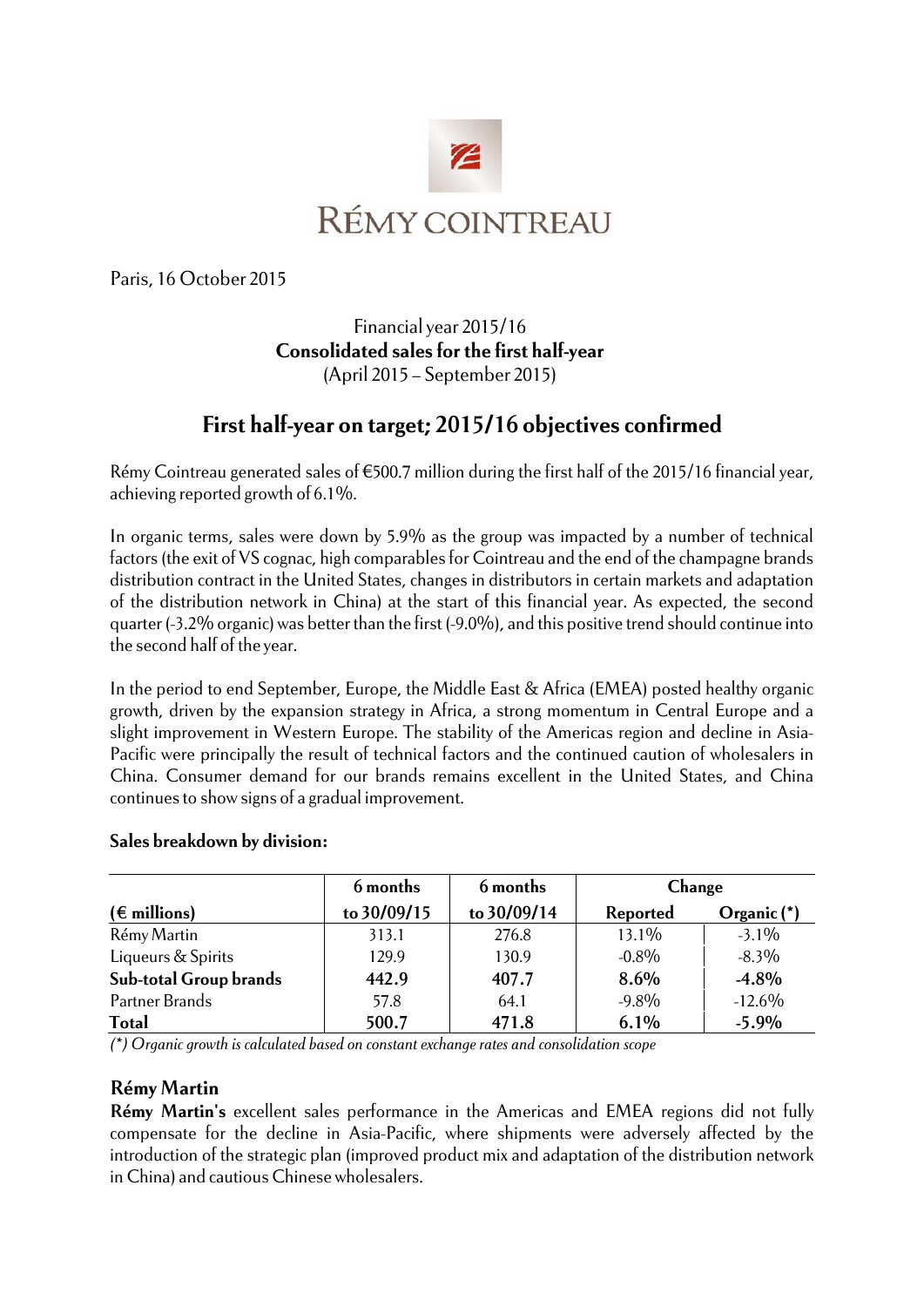So the trend contrasts with consumer demand for the brand, which registered solid growth, driven by the United States, Africa, Germany and the UK.

## **Liqueurs & Spirits**

Over this first half-year, the division posted a decline in sales (-8.3% in organic terms), which can be explained by a combination of both technical (high comparables for Cointreau in the United States, the timing of Easter, changes in distributors in certain markets) and macro-economic (Russia, Greece) factors.

The decline in **Cointreau** sales is largely due to technical factors, with very high annual base effects in the United States. Conversely, demand for Cointreau remains high thanks to an excellent sales dynamic in the United States and improving trends in France and Germany. The brand also reaped the benefits of the successful launch of *Cointreau Blood Orange*, a Travel Retail exclusive, in the main European and United States airports.

**Metaxa** sales fell significantly over the six-month period, impacted by the slowdown in consumption in both Greece and Russia and in Travel Retail purchasing by Russian customers. Central Europe maintained its double-digit growth over the period.

**Mount Gay** achieved strong growth in the first half of the year, thanks to the success of its superior quality products (*Black Barrel* and *XO***)** in the US, as well as in Travel Retail, Barbados and Western Europe.

The two-digit growth of the **Islay Spirits (Bruichladdich/The Botanist)** continued throughout this first half of the year, driven by new account listings in their target markets (Travel Retail, United States, Japan, France, Germany, Belgium).

The decrease in **St-Rémy** sales over the period was primarily due to a change in distributor in Canada (its leading market) whilst the decline of **Passoa** reflects a high comparable in France (launch of Passoa Red Shot and the 2014 FIFA World Cup) and the competitive environment in Western Europe.

## **Partner Brands**

The termination of the distribution contract for the champagne brands (Piper Heidsieck and Charles Heidsieck) in the United States led to a downturn in sales but the partner brands maintained their sales momentum in the EMEA region.

# **2015/16 outlook**

At the end of this half-year — in line with Group forecasts — Rémy Cointreau confirms its objective of delivering positive growth in current operating profit for the 2015/16 financial year, at constant exchange rates and scope.

*Contact: Laetitia Delaye — +33 1 44 13 45 25*